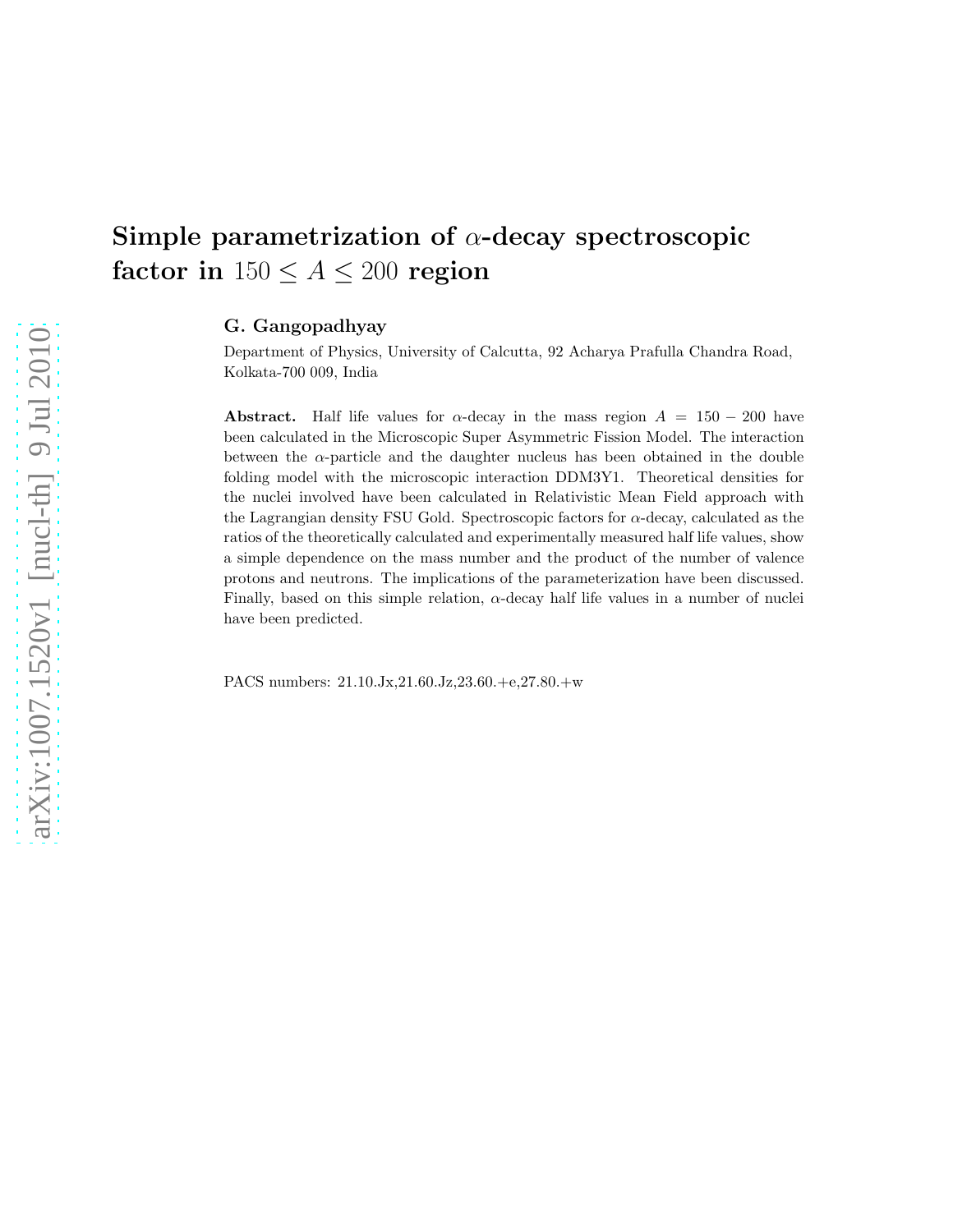## 1. Introduction

Studies on  $\alpha$ -decay have often been undertaken in heavy and superheavy mass regions to investigate the nuclear baryon density profile. Both  $\alpha$ -decay and cluster decay are known to take place through tunnelling of the potential barrier which may theoretically be constructed from the densities of the daughter nucleus and the lighter decay particle using a suitable interaction. The analytical super asymmetric fission model was developed to describe this process[\[1\]](#page-8-0). In the present work, we employ the Microscopic Super Asymmetric Fission Model[\[2\]](#page-8-1) to calculate the tunnelling probability in the WKB approximation. The potential between the  $\alpha$ -particle and the daughter nucleus is obtained microscopically in the double folding model by folding the proton and neutron densities in the  $\alpha$ -particle and the daughter nucleus with some suitable interaction. The densities may be obtained either from some phenomenological recipe or from a theoretical calculation. In the present work we utilize the second approach and use the microscopic densities obtained from Relativistic Mean Field (RMF) theory. This method has the advantage that it can be extended to nuclei far from the stability valley where phenomenological densities are not applicable.

In a microscopic approach, the spectroscopic factor is the ratio of the experimental decay constant and the decay constant calculated in a simple Gamow picture. The experimental decay constant is given by

$$
\lambda = \nu SP \tag{1}
$$

where  $\nu$  is the assault frequency, P is the tunnelling probability and S is the spectroscopic factor. If we consider the  $\alpha$  particle to be preformed at the surface, the theoretical results may be obtained by the product of the first two terms. Thus the spectroscopic factor in  $\alpha$ -decay was introduced to incorporate the preformation probability of  $\alpha$ -particle. It may be considered as the overlap between the actual ground state configurations of the parent and the configuration described by one  $\alpha$ -particle coupled to the ground state of the daughter. In this interpretation, it is expected to be less than unity as the probability of  $\alpha$ -particle already preformed at the nuclear surface is small. It has been shown[\[3\]](#page-8-2) in cluster decay that for a daughter nucleus, close to the magic number, the spectroscopic factor scales as  $S_{\alpha}^{(A-1)/3}$  where A is the mass of the cluster and  $S_{\alpha}$  is the spectroscopic factor for alpha decay.

The spectroscopic factor for  $\alpha$ -decay is seen to depend on the odd-even effect as its value for an even-even daughter is seen to be nearly double than that for an oddmass daughter[\[3\]](#page-8-2). In nuclei spread over a large mass region, it should incorporate other nuclear structure effects like deformation, shell closure, odd-even effects, etc. It is useful to parametrize the spectroscopic factor in terms of various simple quantities. Such parametrizations were obtained for various other nuclear quantities in terms of suitable functions of valence neutron and proton numbers  $(N_n$  and  $N_p$ , respectively)[\[4\]](#page-8-3). Particularly, we find that quantities such as B(E2) values, which are measures of deformation can be parametrized easily in the  $N_pN_n$  scheme We have already studied  $\alpha$ -decay in heavy nuclei<sup>[\[5\]](#page-8-4)</sup> and have have seen that the  $\alpha$ -decay spectroscopic factor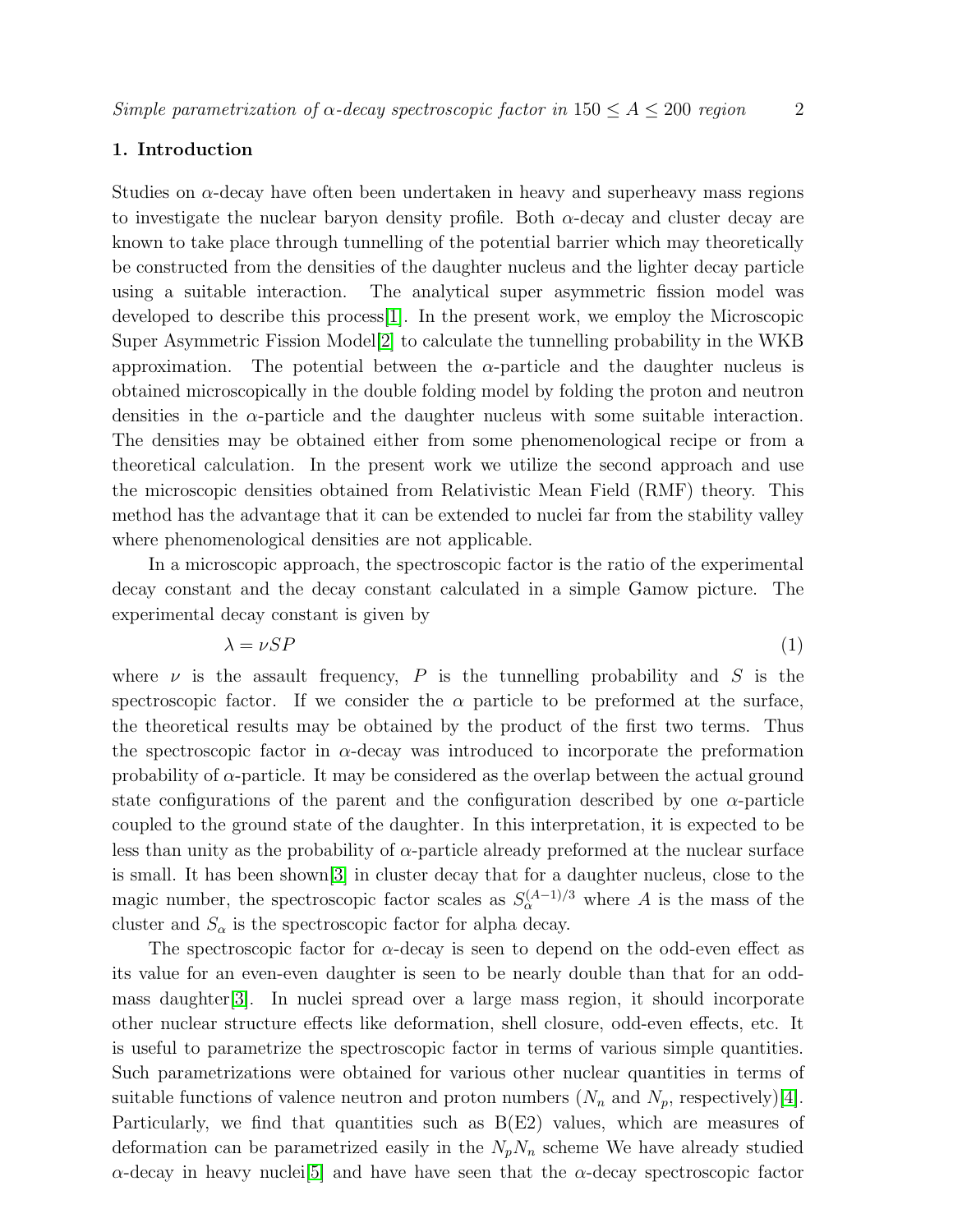varies smoothly with such a suitable function. In the present work, we extend our work on  $\alpha$ -decay to a lighter mass region, *i.e.* between  $A = 150$  and 200. Our aim is to obtain a simple phenomenological expression which can predict the spectroscopic factor in this mass region.

## 2. Theory

RMF is now a standard approach in low energy nuclear structure. It can describe various features of stable and exotic nuclei including ground state binding energy, shape, size, properties of excited states, single particle structure, features of exotic nuclei, etc[\[6\]](#page-8-5). Being based on Dirac phenomenology, it naturally includes the spin degrees of freedom. As mass regions far from the stability valley show indications of spin-orbit quenching, RMF is extremely suited for investigation of these nuclei. There are different variations of the Lagrangian density and also a number of different parameterizations in RMF. We employ a recently proposed Lagrangian density [\[7\]](#page-8-6), FSU Gold, which involves self-coupling of the vector-isoscalar meson as well as coupling between the vector-isoscalar meson and the vector-isovector meson. This Lagrangian density has earlier been employed to obtain the proton nucleus interaction to successfully calculate the half life for proton radioactivity[\[8\]](#page-8-7) as well as our earlier works on  $\alpha$  and cluster radioactivity[\[5,](#page-8-4) [9,](#page-8-8) [10\]](#page-8-9). In this work also, we have employed FSU Gold.

Since the nuclear proton and neutron densities as a function of radius are of importance in our calculation, the equations have been solved in co-ordinate space. The strength of the zero range pairing force is taken as 300 MeV-fm for both protons and neutrons. We have assumed spherical symmetry. The microscopic density dependent M3Y interaction, obtained from a finite range nucleon-nucleon interaction by introducing a factor dependent on the nuclear density, is a class of interactions that are frequently used in calculating nucleus-nucleus interaction. In the present work, we have employed the interaction DDM3Y1 which has an exponential density dependence

$$
v(r, \rho_1, \rho_2, E) = C(1 + \alpha \exp(-\beta(\rho_1 + \rho_2))) \times (1 - 0.002E)u^{M3Y}(r)
$$
 (2)

used in Ref. [\[11\]](#page-8-10) to study  $\alpha$ -nucleus scattering with the standard parameter values, *viz.*  $C = 0.2845$ ,  $\alpha = 3.6391$  and  $\beta = 2.9605$  fm<sup>3</sup>. Here  $\rho_1$  and  $\rho_2$  are the densities of the  $\alpha$ -particle and the daughter nucleus, respectively and E is the energy per nucleon of the  $\alpha$ -particle in MeV. DDM3Y1 uses the direct M3Y potential  $u^{M3Y}(r)$  based on the G-matrix elements of the Reid[\[12\]](#page-8-11) NN potential. The weak energy dependence was introduced[\[13\]](#page-8-12) to reproduce the empirical energy dependence of the optical potential. The NN interaction has been folded with the theoretical densities of  $\alpha$ -particle and the daughter nucleus in their ground states using the code DFPOT[\[14\]](#page-8-13) to obtain the potential between them. The barrier tunnelling probability for the  $\alpha$ -particle has been calculated in the WKB approximation. The assault frequency has been calculated from the decay energy following Gambhir  $et al[15]$  $et al[15]$ .

In the WKB approximation, the Q-value occurs in the exponential. Consequently, a small change in Q-value can lead to an order of magnitude change in the estimates of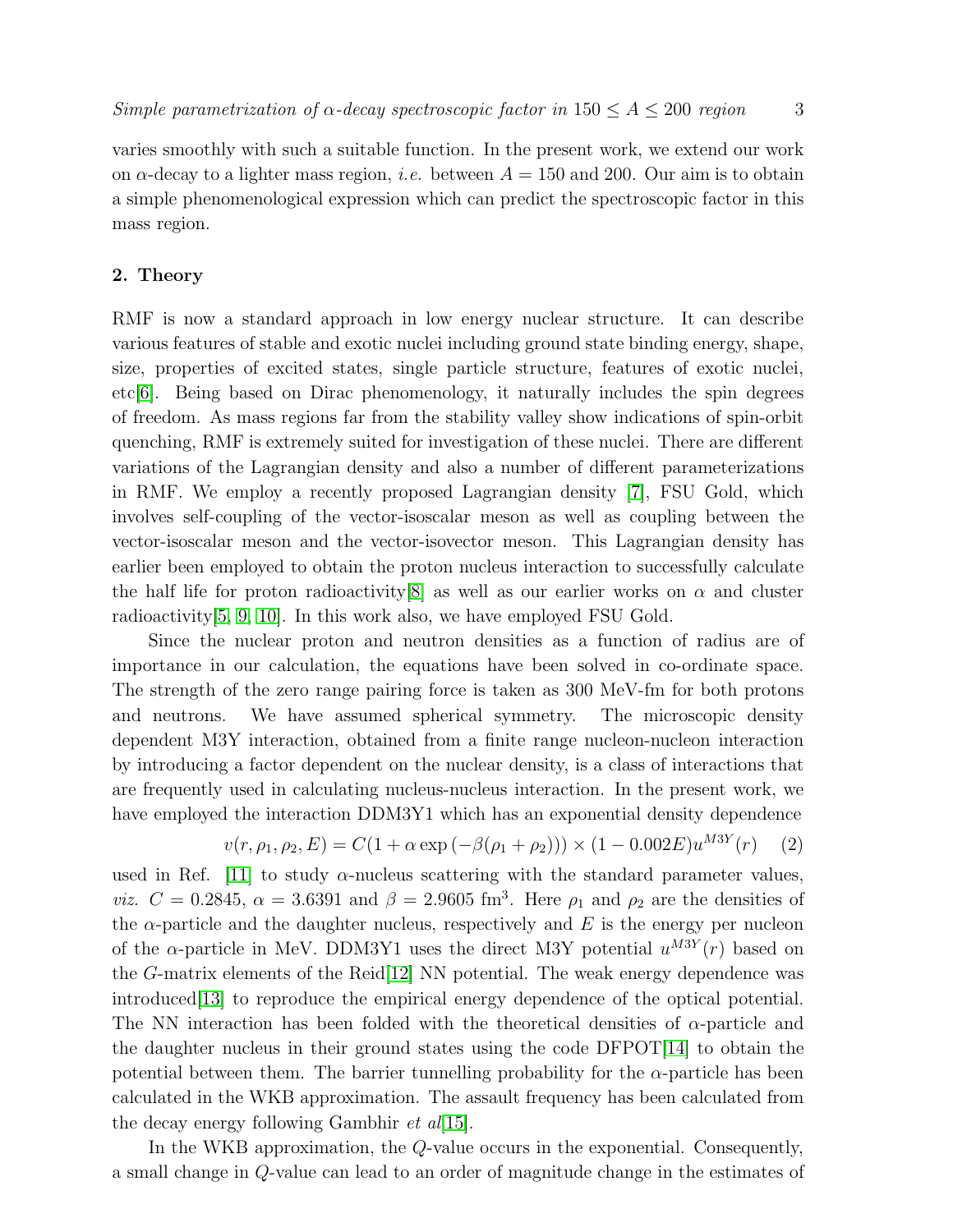half life and theoretically calculated Q-values do not achieve the desired high accuracy. Following the usual practice, the Q-values (and the decay energies) have been taken from experiment and are from Ref. [\[16\]](#page-8-15). Unless later measurements are available, the experimental partial half life values for  $\alpha$ -decay have been computed from the compilation by Akovali[\[17\]](#page-8-16). The newer measurements are taken from the NNDC website [\[18\]](#page-9-0).

## 3. Results

The value of spectroscopic factors are generally expected to be less than unity as the ground state of the parent contain contributions from many other configurations other than the one with the  $\alpha$ -particle already formed inside the nucleus and coexisting with the daughter in its ground state. We calculate its value as the ratio of the calculated half life to the experimentally observed value. The logarithms of spectroscopic factors are presented in columns marked 'I' in Table [1.](#page-4-0)

The fact that the spectroscopic factors incorporates the effect of structure can be seen from the effect of shell closure. For example, in Fig. [1](#page-3-0) we plot the  $\log_{10} S$  as a function of parent proton number for different isotones. It is clearly seen that despite the fluctuation in the value, except in the case of  $N = 110$ , in all the nuclei up to



<span id="page-3-0"></span>**Figure 1.** Spectroscopic factors for  $\alpha$ -decay as a function of parent proton number. See text for details.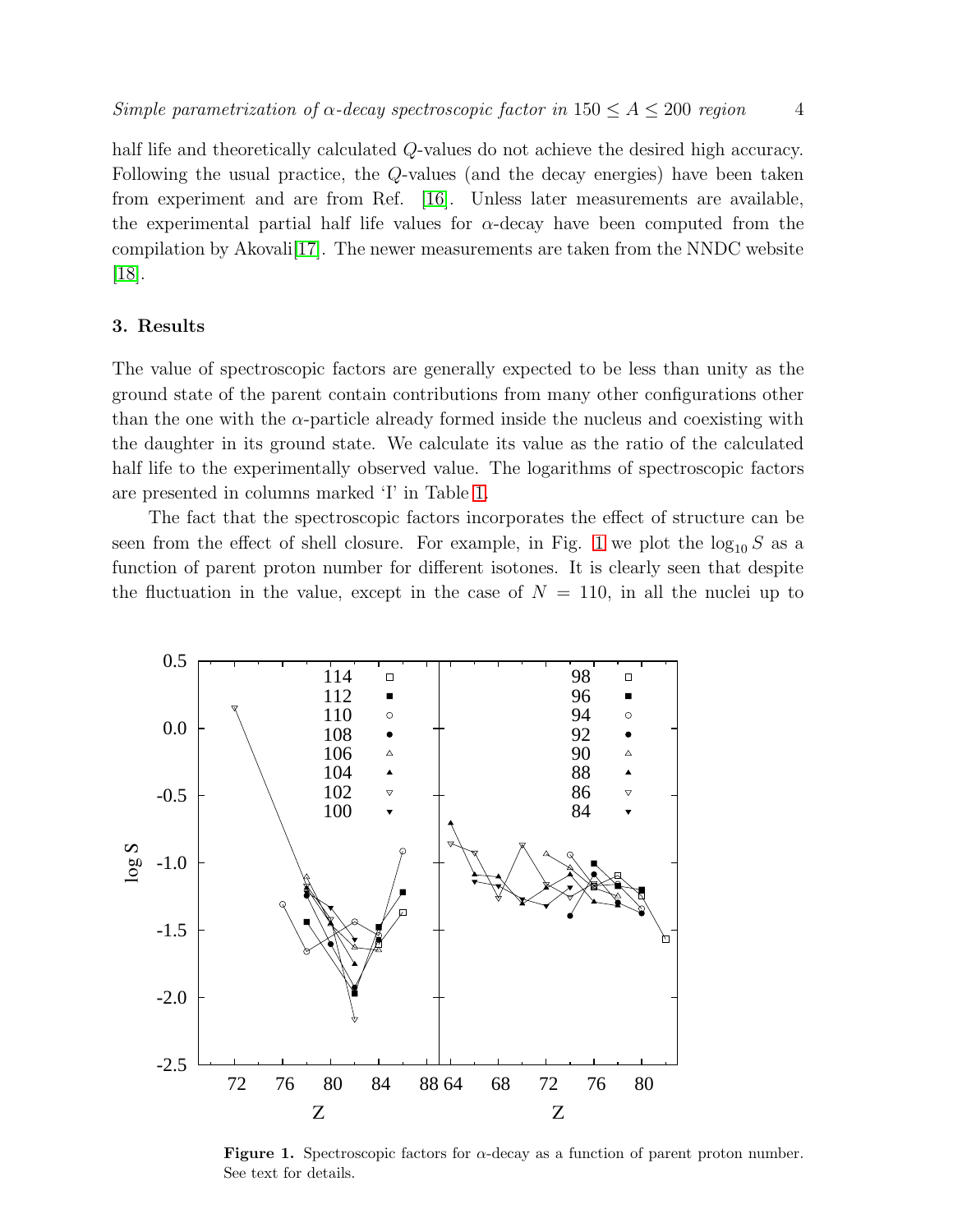| Parent | N      |          | $\log(S)$ | N       |          | $\log(S)$ |
|--------|--------|----------|-----------|---------|----------|-----------|
| (Z)    |        | $\rm I$  | $\rm II$  |         | $\rm I$  | $\rm II$  |
| Rn(86) | 114    | $-1.366$ | $-1.479$  | $112\,$ | $-1.217$ | $-1.397$  |
|        | 110    | $-0.912$ | $-1.316$  |         |          |           |
| Po(84) | 116    | $-1.706$ | $-1.699$  | 114     | $-1.605$ | $-1.649$  |
|        | 112    | $-1.477$ | $-1.599$  | 110     | $-1.539$ | $-1.549$  |
|        | 108    | $-1.571$ | $-1.499$  | 106     | $-1.649$ | $-1.449$  |
| Pb(82) | 112    | $-1.970$ | $-1.800$  | 110     | $-1.437$ | $-1.782$  |
|        | 108    | $-1.926$ | $-1.763$  | 106     | $-1.628$ | $-1.745$  |
|        | 104    | $-1.753$ | $-1.726$  | 102     | $-2.160$ | $-1.708$  |
|        | 100    | $-1.567$ | $-1.689$  | 98      | $-1.566$ | $-1.670$  |
| Hg(80) | 108    | $-1.603$ | $-1.462$  | 106     | $-1.456$ | $-1.412$  |
|        | 104    | $-1.451$ | $-1.362$  | 102     | $-1.416$ | $-1.375$  |
|        | 100    | $-1.331$ | $-1.387$  | 98      | $-1.246$ | $-1.400$  |
|        | 96     | $-1.199$ | $-1.413$  | 94      | $-1.340$ | $-1.426$  |
|        | 92     | $-1.374$ | $-1.439$  |         |          |           |
| Pt(78) | 112    | $-1.438$ | $-1.323$  | 110     | $-1.658$ | $-1.242$  |
|        | 108    | $-1.243$ | $-1.160$  | 106     | $-1.106$ | $-1.079$  |
|        | 104    | $-1.188$ | $-0.997$  | 102     | $-1.168$ | $-1.042$  |
|        | 100    | $-1.217$ | $-1.086$  | $98\,$  | $-1.093$ | $-1.130$  |
|        | 96     | $-1.171$ | $-1.175$  | 94      | $-1.158$ | $-1.219$  |
|        | 92     | $-1.294$ | $-1.263$  | 90      | $-1.247$ | $-1.308$  |
|        | 88     | $-1.318$ | $-1.352$  |         |          |           |
| Os(76) | 110    | $-1.307$ | $-0.972$  | 98      | $-1.174$ | $-0.860$  |
|        | 96     | $-1.003$ | $-0.936$  | 94      | $-1.170$ | $-1.012$  |
|        | 92     | $-1.084$ | $-1.087$  | 90      | $-1.186$ | $-1.163$  |
|        | 88     | $-1.290$ | $-1.239$  | 86      | $-1.149$ | $-1.315$  |
| W(74)  | $94\,$ | $-0.939$ | $-0.804$  | 92      | $-1.393$ | $-0.912$  |
|        | 90     | $-1.038$ | $-1.019$  | 88      | $-1.087$ | $-1.126$  |
|        | $86\,$ | $-1.253$ | $-1.233$  | 84      | $-1.180$ | $-1.340$  |
| Hf(72) | 102    | 0.155    | $-0.043$  | 90      | $-0.934$ | $-0.875$  |
|        | 88     | $-1.187$ | $-1.013$  | 86      | $-1.156$ | $-1.152$  |
|        | 84     | $-1.318$ | $-1.290$  |         |          |           |
| Yb(70) | 88     | $-1.304$ | $-0.900$  | 86      | $-0.864$ | $-1.070$  |
|        | 84     | $-1.267$ | $-1.240$  |         |          |           |
| Er(68) | 88     | $-1.103$ | $-0.787$  | 86      | $-1.259$ | $-0.989$  |
|        | 84     | $-1.170$ | $-1.190$  |         |          |           |
| Dy(66) | 88     | $-1.088$ | $-0.675$  | 86      | $-0.923$ | $-0.908$  |
|        | 84     | $-1.137$ | $-1.140$  |         |          |           |
| Gd(64) | 88     | $-0.706$ | $-0.750$  | 86      | $-0.854$ | $-0.952$  |

<span id="page-4-0"></span>Table 1. Spectroscopic factors  $(S)$  for  $\alpha$ -decay. See text for details.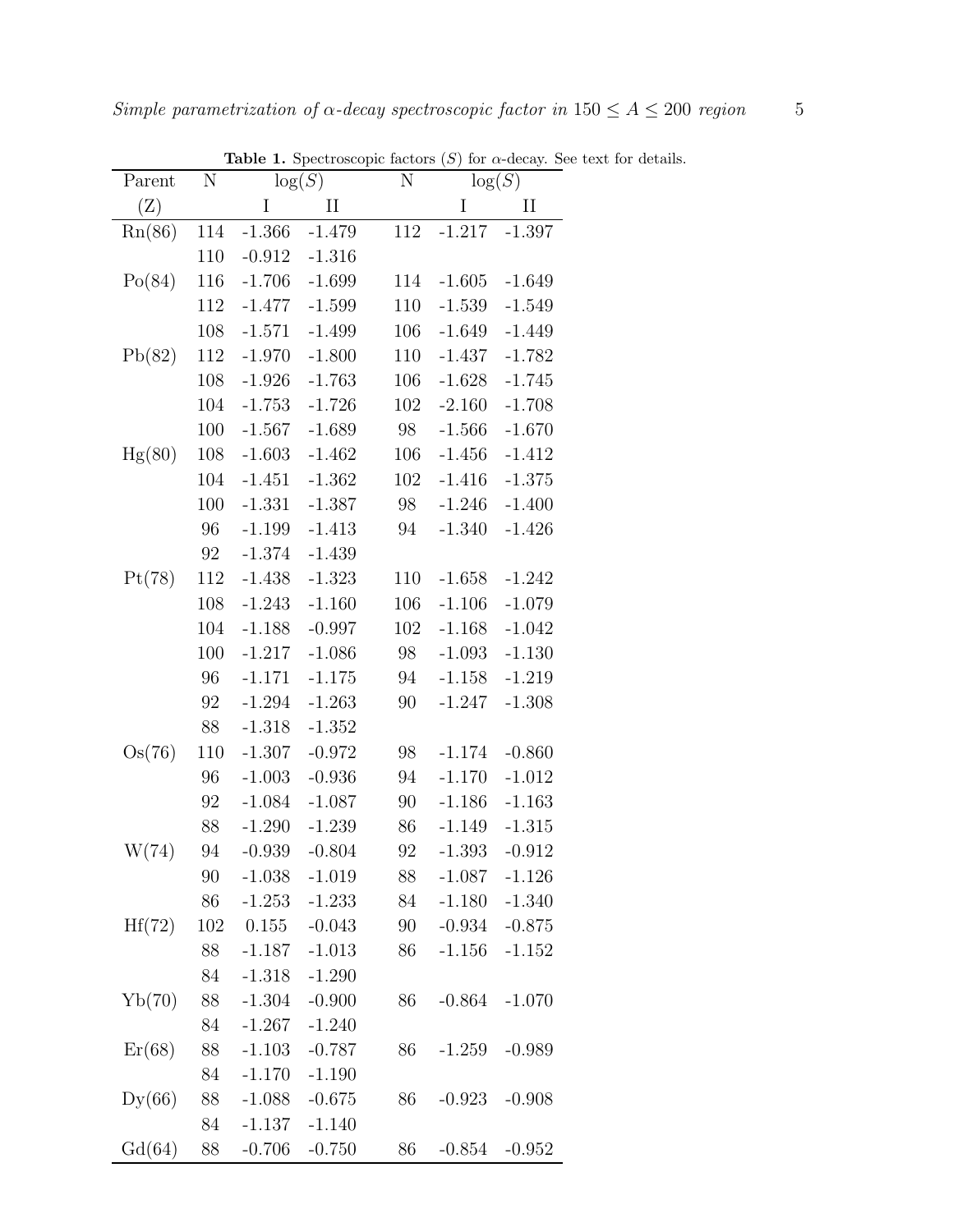$N = 100$ ,  $\log_{10} S$  shows a drop. In lighter nuclei, though the values for the shell closure are not available in most cases, we see that the values tend to decrease as one moves towards  $Z = 82$ . Spectroscopic factors do tend to decrease in general as one moves from high N values towards  $N = 82$ , but the effect is less prominent.

Besides the effect of shell closure, the spectroscopic factors in the mass region show a weak downward trend with mass number. There are differences for the same mass number corresponding to different  $Z$  (and  $N$ ) values. In an earlier calculation, we observed that the effect of different  $Z$  and  $N$  values may be expressed as a simple function of number of valence protons and neutrons[\[8\]](#page-8-7). This should also take care of the dependence on shell closure. In the present instance we find that the results for the logarithm of the spectroscopic factors can be very easily expressed as a simple function

$$
\log_{10} S_p = aA + bN_p N_n \tag{3}
$$

where A is the mass number of the parent and  $N_p$  and  $N_n$  are the number of valence protons and neutrons, respectively. The number of valence particles has been calculated using  $Z = 50$  and 82 as proton, and  $N = 82$  and 126 as neutron magic numbers. For the nuclei studied in the present work, the  $\chi^2$  for the fit is 308. However, more than half the contribution comes from just six nuclei,  $^{196,198}$ Rn,  $^{196,190}$ Po,  $^{192}$ Pb, and  $^{188}$ Pt. The parameters have thus been extracted without taking these nuclei in to account leading



<span id="page-5-0"></span>Figure 2. Spectroscopic factors for  $\alpha$ -decay. Here I and II refer to the corresponding values in Table [1.](#page-4-0)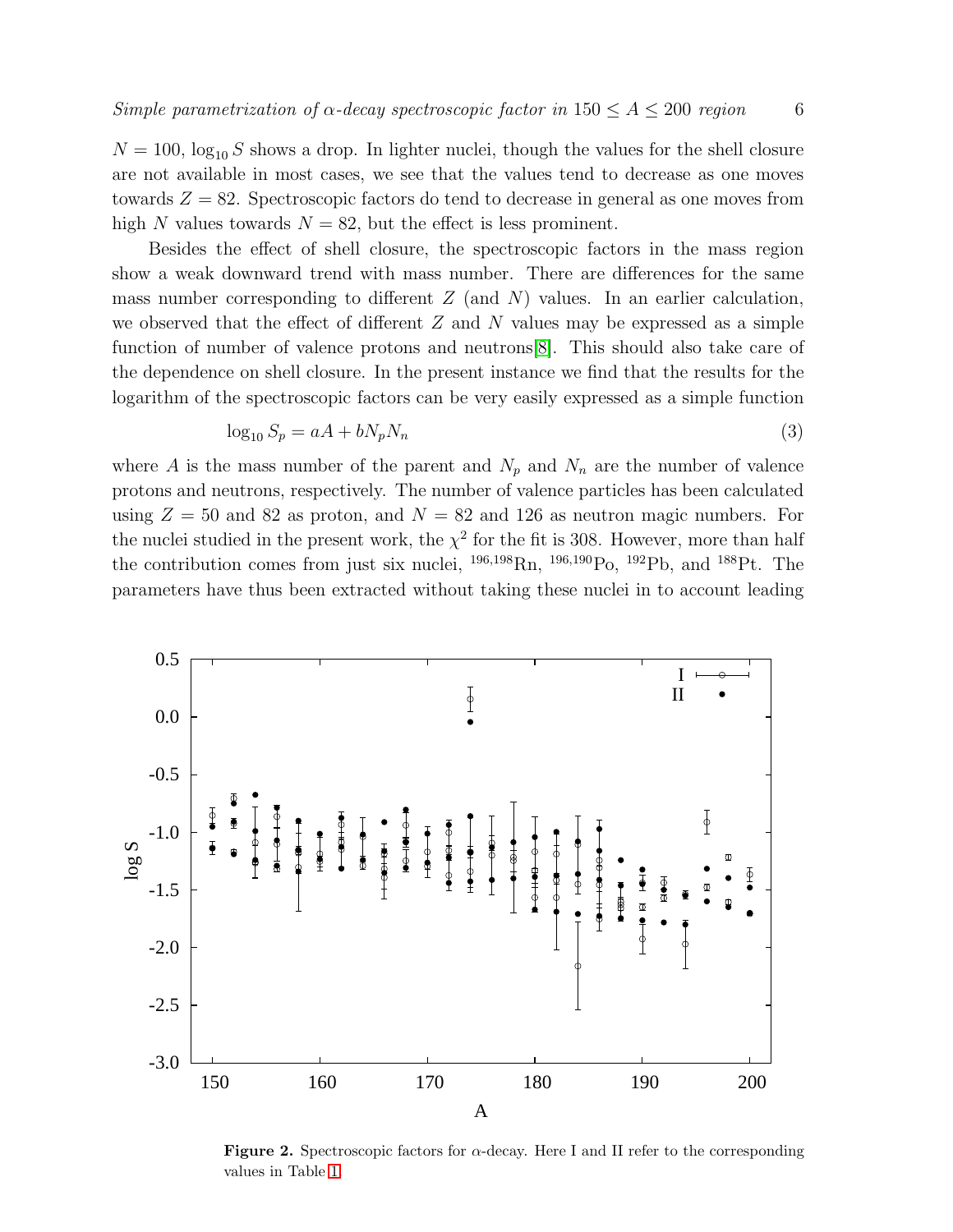to a  $\chi^2$  value of 99.0 for 63 nuclei. They are  $a = -0.00928(8)$  and  $b = 0.00786(37)$ . The values for  $\log_{10} S_p$ , calculated with the fitted parameters, are tabulated in Table [1](#page-4-0) in the columns marked 'II'. We also plot in Fig. [2,](#page-5-0) the logarithm of the spectroscopic factors (S) calculated using RMF with errors and the values of  $S_p$  obtained from eqn. (3) with the fitted parameters. The errors include contributions from uncertainties in half life measurements and branching ratios as well as errors in the theoretical values due to the uncertainty in  $Q_{\alpha}$  value.

We should mention that of the six nuclei which had to be neglected in the fitting procedure, the adopted value for <sup>196</sup>Po may actually have a larger error than estimated. The branching ratio to  $\alpha$ -decay, 98%, is only an approximate value and may actually be substantially different. For example, Wauters *et al*[\[19\]](#page-9-1) have measured it to be  $94(5)\%$ . Thus it is possible that the estimated error for the  $\alpha$ -decay partial half life has a much larger error.

What is the significance of the dependence on  $N_pN_n$ ? We have already mentioned that simplified parametrization of various nuclear quantities may be obtained if the quantities are plotted as functions of  $N_p$  and  $N_n$ . We have, in an earlier work, shown that the spectroscopic factor increases with the Casten factor  $N_pN_n/(N_p + N_n)$  [\[8\]](#page-8-7). Basically the product  $N_pN_n$  is related to the integrated n-p interaction strength. Away from a closed shell nucleus, the integrated strength increases and is parametrized by the product  $N_pN_n$ . Clearly this also incorporates the shell effects through the number of valence particles. A positive value of the parameter  $b'$  is thus consistent with our earlier observation in the mass region  $A > 208$ . Essentially this also includes the effect of deformation, a degree of freedom not included in the present RMF calculation. The fact that the  $N_pN_n$  scheme can take deformation into account has been observed in many instances[\[4\]](#page-8-3).

How may one interpret the negative value for the parameter  $a$ ? As the mass number increases, the number of possible configurations contributing to the ground state also increases. Thus we may consider the contribution of a particular configuration, in this case that of the  $\alpha$ -daughter configuration, to the ground state of the parent nucleus should tend to decrease if all other effects are taken into consideration. In the present calculation, the effects of the shell structure and deformation have been incorporated in the factor  $N_pN_n$ . The negative value of the coefficient of A expresses the above mentioned decreasing contribution of the  $\alpha$ -daughter configuration.

There are several possible  $\alpha$ -decaying nuclei in this mass region for which the half life values have not yet been measured though the Q-values are known from mass measurements. We have theoretically calculated the half life in our approach using the spectroscopic values from eqn. (3) with the fitted parameters. We present our results in Table [2.](#page-7-0) We restrict ourselves to the nuclei whose half life values are calculated to be less than 10<sup>18</sup> years. Most of these nuclei undergo beta-decay. We have also tabulated the calculated branching ratios, if beta-decay half life is known and the value is at least 10<sup>−</sup><sup>6</sup> . Because of the large errors in the Q-values, the half life in most of these nuclei may be wrong by a factor of two.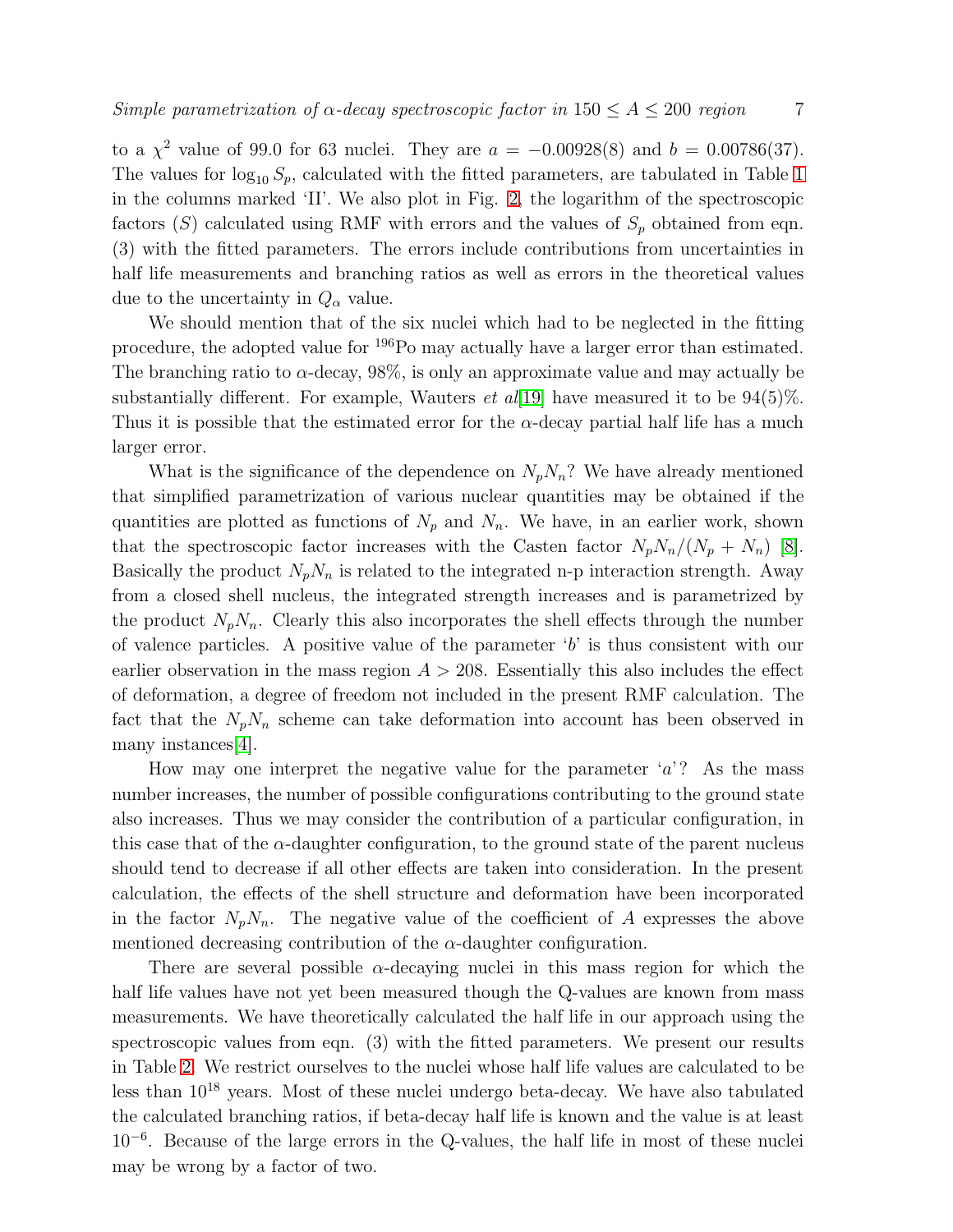| Nucleus              | $Q_{\alpha}$ (MeV) | $\cdots$ $\alpha$<br>$T_{1/2}$ | $b_{\alpha}(\%)$   |
|----------------------|--------------------|--------------------------------|--------------------|
| 200Pb                | 3.158              | $1.1\times10^{16}$ Yr          |                    |
| $^{198}Pb$           | 3.718              | $1.4\times10^{10}$ Yr          |                    |
| 196Pb                | 4.225              | $7.5\times10^5$ Yr             |                    |
| $^{192}\mathrm{Hg}$  | 3.387              | $8.0\times10^{11}$ Yr          |                    |
| $^{190}$ Hg          | 4.069              | $2.9\times10^5$ Yr             |                    |
| $^{188}\mathrm{Po}$  | 8.082              | 18.4 ms                        | 100?               |
| $184$ Os             | 2.963              | $1.3 \times 10^{13}$ Yr        | 100                |
| $^{182}Os$           | 3.382              | $2.7\times10^8$ Yr             |                    |
| $180$ Os             | 3.857              | $1.1\times10^4$ Yr             |                    |
| $^{180}\rm{W}$       | 2.508              | $1.8\times10^{17}$ Yr          | 100                |
| 178Pb                | 7.790              | $4.2 \text{ ms}$               | 100?               |
| $178$ Os             | 4.256              | 14.5Yr                         | $6 \times 10^{-5}$ |
| 178W                 | 3.005              | $3.8\times10^{10}$ Yr          |                    |
| $176$ Os             | 4.574              | 55 days                        | $5\times10^{-5}$   |
| $^{176}\mathrm{W}$   | 3.337              | $1.5\times10^7$ Yr             |                    |
| ${}^{174}\mathrm{W}$ | 3.602              | $7.7\times10^4$ Yr             |                    |
| $^{172}{\rm W}$      | 3.838              | $1.2\times10^3$ Yr             | $1 \times 10^{-6}$ |
| $172$ Hf             | 2.746              | $1.7\times10^{12}$ Yr          |                    |
| 170W                 | 4.141              | 8.9Yr                          | $8\times10^{-5}$   |
| $^{170}$ Hf          | 2.910              | $2.6\times10^{10}$ Yr          |                    |
| $^{168}$ Hf          | 3.237              | $1.1\times10^7$ Yr             |                    |
| $^{166}\mathrm{Hf}$  | 3.548              | $2.1\times10^4$ Yr             |                    |
| $^{164}\mathrm{Hf}$  | 3.923              | 29Yr                           | $1 \times 10^{-6}$ |
| 164Yb                | 2.611              | $6.5\times10^{12}$ Yr          |                    |
| 162Yb                | 3.047              | $1.2\times10^8$ Yr             |                    |
| 160Yb                | 3.618              | $4.0\times10^{2}$ Yr           | $2 \times 10^{-6}$ |
| $^{158}\mathrm{Er}$  | 2.669              | $5.1 \times 10^{10}$ Yr        |                    |
| $^{150}\mathrm{Er}$  | 2.296              | $1.6\times10^{15}$ Yr          |                    |

<span id="page-7-0"></span>Table 2. Calculated  $\alpha$ -decay partial half life values and branching ratios for a number of nuclei with positive  $Q_{\alpha}$  values. See text for details.

Very little information is available on the nuclei in Table [2.](#page-7-0) The two nuclei <sup>188</sup>Po and <sup>178</sup>Pb have not yet been studied experimentally. However, the large Q-value, and hence the short half life, indicates that  $\alpha$ -emission will be the dominant, if not the only, decay mode. Experiments suggest that the half life in <sup>180</sup>W is  $1.1^{+8}_{-4} \times 10^{17}$ year, a value in agreement with our calculation. The branching ratio in <sup>190</sup>Hg has a upper limit  $3.4 \times 10^{-7}$ % while our calculated value is  $1.3 \times 10^{-8}$ %. A probable candidate for double beta decay,  $^{184}$ Os is known to have a half life greater than  $5.6 \times 10^{13}$ year. Our calculation suggests a slightly smaller value. This prediction may be relatively easier to verify than the other ones as  $\alpha$ -decay is expected to the dominant mode in this nucleus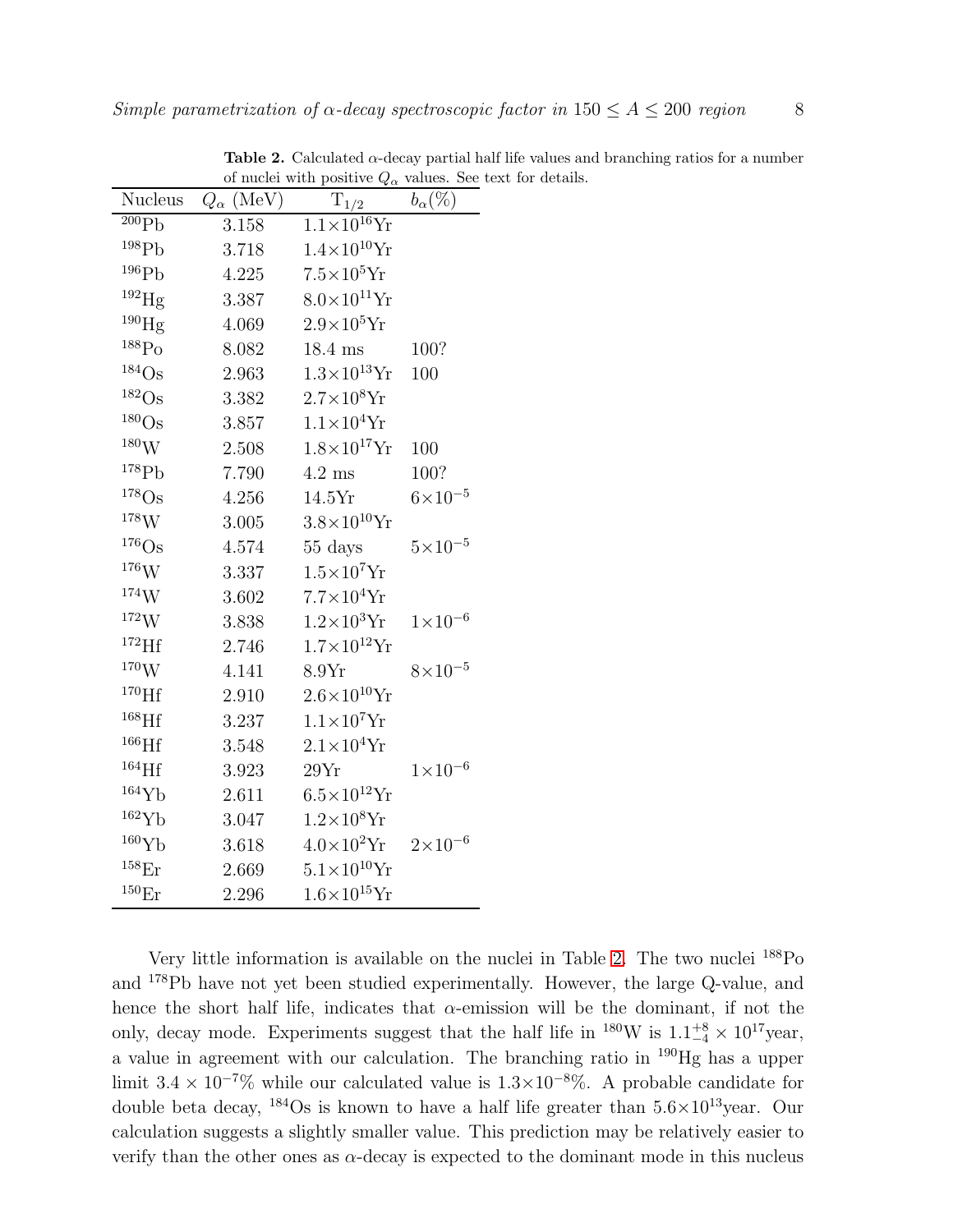and the half life is comfortably within present measurement capabilities.

## 4. Summary

Theoretical valued for  $\alpha$ -decay half life in the mass region  $A = 150 - 200$  have been calculated in the Microscopic Super Asymmetric Fission Model with the theoretical densities obtained from RMF calculations using DDM3Y1 microscopic interaction. Spectroscopic factors for  $\alpha$ -decay, calculated as the ratios of the theoretically calculated and experimentally measured half life values, show a simple dependence on the mass number and the product of the number of valence protons and neutrons, the latter being a measure of integrated n-p interaction strength. The mass number dependence is related to the contribution of the daughter plus  $\alpha$  particle configuration to the ground state of the parent. Finally, based on this simple relation, we have predicted the half life values for  $\alpha$ -decay in a number of nuclei.

#### Acknowledgment

This work was carried out with financial assistance of the Board of Research in Nuclear Sciences, Department of Atomic Energy (Sanction No. 2005/37/7/BRNS). Discussion with Subinit Roy is gratefully acknowledged.

## <span id="page-8-0"></span>References

- <span id="page-8-1"></span>[1] Poenaru D N, Greiner W, Depta K, Ivascu M, Mazilu D and Sandulescu A 1906 At Data Nucl Data Tables 34 423
- <span id="page-8-2"></span>[2] See eg Basu D N 2003 J. Phys. G: Nucl. Part. Phys. 29 2079
- [3] Blendowske R and Walliser H 1988 Phys. Rev. Lett. 61 1930 Ponerau D and Greiner W 1991 J. Phys. G: Nucl. Part. Phys. 17 S443
- <span id="page-8-3"></span>[4] Casten R F 1985 Phys. Rev. Lett. 54 1991; 1986 Phys. Rev. C 33 1819 Casten R F and Zamfir N V 1993 Phys. Rev. Lett. 70 402 Foy B D, Casten R F, Zamfir N V and Brenner D S 1994 Phys. Rev. C49 1224 Zhao Y M, Arima A and Casten R F 2001 Phys. Rev. 63 067302 Saha M and Sen S 1992 Phys. Rev. C 46 R1587; 1994 Phys. Rev. C 49 2460 Bhattacharya M and Gangopadhyay G 2009 Phys. Lett. B 672 182
- <span id="page-8-5"></span><span id="page-8-4"></span>[5] Bhattacharya M, Roy S, and Gangopadhyay G 2008 Phys. Lett. B665 182
- <span id="page-8-6"></span>[6] See, e.g. Ring P 1996 Prog Part Nucl Phys 37 13
- <span id="page-8-7"></span>[7] Piekarewicz J and Todd-Rutel B G 2005 Phys. Rev. Lett. 95 122501
- <span id="page-8-8"></span>[8] Bhattacharya M and Gangopadhyay G 2007 Phys. Lett. B651 263
- <span id="page-8-9"></span>[9] Bhattacharya M and Gangopadhyay G 2008 Phys. Rev. C 77 047302
- <span id="page-8-10"></span>[10] Bhattacharya M and Gangopadhyay G 2008 Phys. Rev. C 77 027603
- <span id="page-8-11"></span>[11] Khoa D T and von Oertzen W 1995 Phys. Lett. B 342 6
- <span id="page-8-12"></span>[12] Bertsch G, Borysowicz J, McManus H and Love W G 1977 Nucl. Phys. A 284 399
- <span id="page-8-13"></span>[13] Khoa D T, von Oertzen W, and Bohlen H G 1994 Phys. Rev. C 49 1652
- <span id="page-8-14"></span>[14] Cook J 1982 Comp. Phys. Commun. 25 125
- <span id="page-8-15"></span>[15] Gambhir Y K, Bhagwat A, and Gupta M 2005 Phys. Rev. C 71 037301
- <span id="page-8-16"></span>[16] Audi G, Wapstra A H, and Thibault C 2003 Nucl. Phys. A729 337
- [17] Akovali Y A 1998 Nucl Data Sheets 84 1